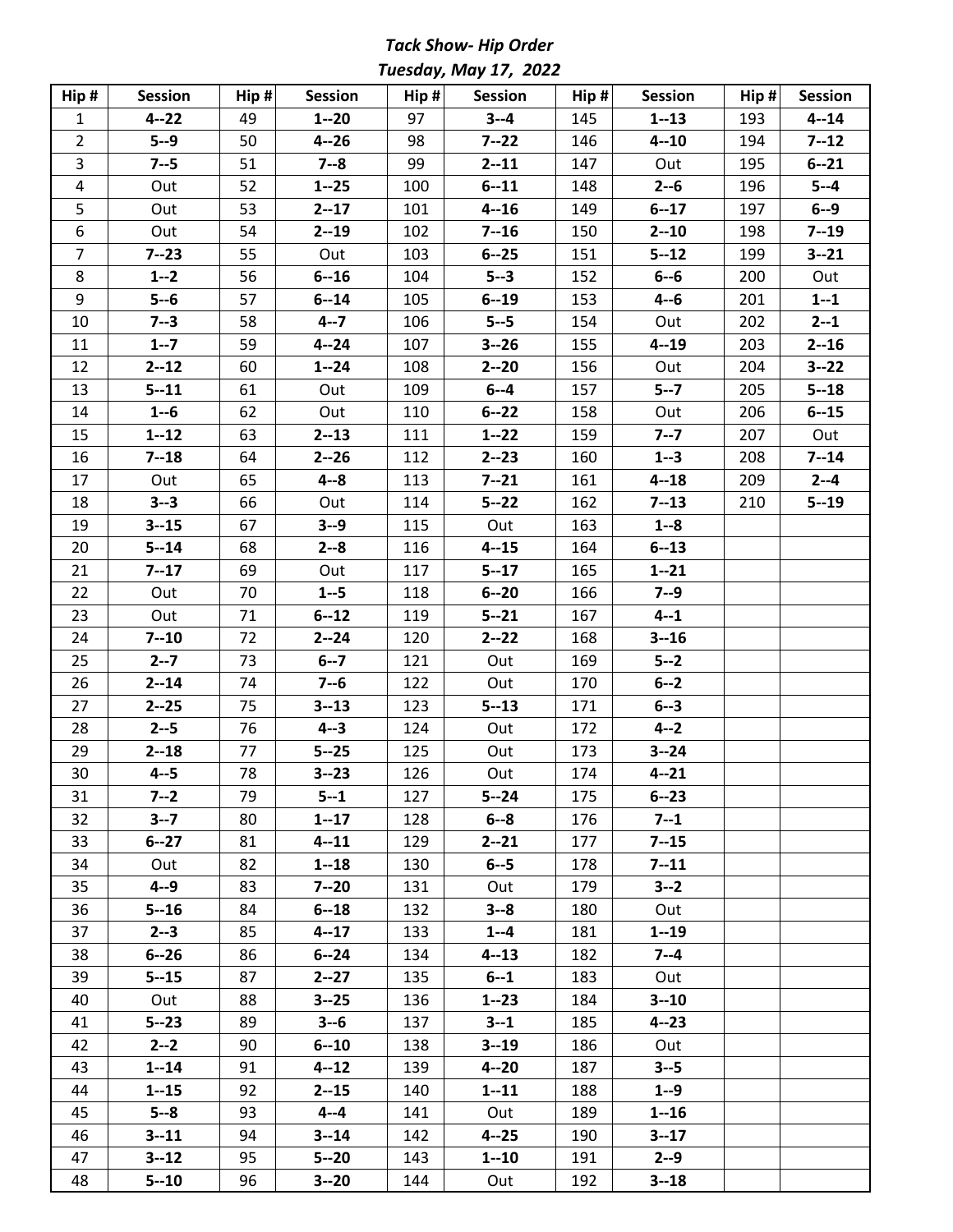# *Tack Show- Hip Order Wednesday, May 18, 2022*

| Hip# | <b>Session</b> | Hip # | <b>Session</b> | Hip # | <b>Session</b> | Hip# | Session  | Hip# | <b>Session</b> |
|------|----------------|-------|----------------|-------|----------------|------|----------|------|----------------|
| 211  | $7 - 21$       | 259   | $4 - 24$       | 307   | $6 - 10$       | 355  | $4 - 23$ | 403  | $6 - 21$       |
| 212  | $3 - 17$       | 260   | $4 - 20$       | 308   | $6 - 3$        | 356  | $4 - 1$  | 404  | $5 - -4$       |
| 213  | $3 - 2$        | 261   | $2 - 2$        | 309   | Out            | 357  | $1 - 8$  | 405  | $5 - 1$        |
| 214  | $1 - 5$        | 262   | $5 - 17$       | 310   | $6 - 13$       | 358  | Out      | 406  | $5 - 13$       |
| 215  | Out            | 263   | $5 - 25$       | 311   | $3 - 24$       | 359  | $3 - 21$ | 407  | $7 - 8$        |
| 216  | $6 - 22$       | 264   | $1 - 10$       | 312   | $3 - 16$       | 360  | $4 - 27$ | 408  | $6 - 11$       |
| 217  | $2 - 4$        | 265   | $6 - -4$       | 313   | $7 - 6$        | 361  | $4 - 13$ | 409  | $4 - 4$        |
| 218  | $1 - 16$       | 266   | $2 - 23$       | 314   | $4 - 11$       | 362  | $5 - 5$  | 410  | Out            |
| 219  | $7 - 16$       | 267   | $3 - 1$        | 315   | $5 - 26$       | 363  | $1 - 15$ | 411  | $3 - 11$       |
| 220  | $4 - 16$       | 268   | $4 - 14$       | 316   | $7 - 18$       | 364  | $5 - 22$ | 412  | $4 - 21$       |
| 221  | $5 - 11$       | 269   | $2 - 27$       | 317   | Out            | 365  | $1 - 22$ | 413  | $3 - 5$        |
| 222  | $5 - 24$       | 270   | $6 - 15$       | 318   | $4 - 7$        | 366  | $6 - 18$ | 414  | $3 - 15$       |
| 223  | $7 - 11$       | 271   | $6 - -9$       | 319   | Out            | 367  | $2 - 17$ | 415  | $4 - 22$       |
| 224  | $3 - 20$       | 272   | $1 - 19$       | 320   | $4 - 15$       | 368  | $6 - 24$ | 416  | $1 - 7$        |
| 225  | $5 - 12$       | 273   | Out            | 321   | $6 - 7$        | 369  | $7 - 25$ | 417  | $3 - 8$        |
| 226  | $1 - 25$       | 274   | $2 - 25$       | 322   | $7 - 19$       | 370  | Out      | 418  | $7 - 22$       |
| 227  | $6 - 23$       | 275   | $7 - 9$        | 323   | $3 - 18$       | 371  | $1 - 27$ | 419  | $2 - 22$       |
| 228  | $6 - 17$       | 276   | Out            | 324   | $5 - 18$       | 372  | $4 - 8$  | 420  | $7 - 3$        |
| 229  | $2 - 21$       | 277   | $2 - 18$       | 325   | $1 - 23$       | 373  | $4 - 19$ |      |                |
| 230  | $2 - 1$        | 278   | $2 - 16$       | 326   | $5 - 20$       | 374  | $5 - 6$  |      |                |
| 231  | $1 - 24$       | 279   | $7 - 23$       | 327   | Out            | 375  | $1 - -4$ |      |                |
| 232  | $1 - 13$       | 280   | $7 - 5$        | 328   | $5 - 9$        | 376  | $3 - 9$  |      |                |
| 233  | $3 - 23$       | 281   | $3 - 6$        | 329   | $4 - 18$       | 377  | $1 - 14$ |      |                |
| 234  | Out            | 282   | Out            | 330   | $3 - 7$        | 378  | $4 - 5$  |      |                |
| 235  | $6 - 2$        | 283   | $3 - 10$       | 331   | $4 - 12$       | 379  | $2 - 10$ |      |                |
| 236  | $1 - 26$       | 284   | Out            | 332   | $3 - 13$       | 380  | $7 - 10$ |      |                |
| 237  | $3 - 3$        | 285   | $6 - 8$        | 333   | $3 - 14$       | 381  | $5 - 15$ |      |                |
| 238  | Out            | 286   | $6 - 16$       | 334   | $5 - 16$       | 382  | $6 - 26$ |      |                |
| 239  | $4 - 10$       | 287   | $1 - 6$        | 335   | $7 - 4$        | 383  | $3 - 12$ |      |                |
| 240  | $4 - 2$        | 288   | Out            | 336   | $1 - 21$       | 384  | $2 - 13$ |      |                |
| 241  | Out            | 289   | $7 - 1$        | 337   | $4 - 3$        | 385  | $1 - 3$  |      |                |
| 242  | $4 - 25$       | 290   | Out            | 338   | $6 - 6$        | 386  | $7 - 15$ |      |                |
| 243  | $7 - 12$       | 291   | $2 - 5$        | 339   | $1 - 17$       | 387  | $4 - 9$  |      |                |
| 244  | $1 - 20$       | 292   | $2 - 6$        | 340   | $2 - 8$        | 388  | $2 - 3$  |      |                |
| 245  | $7 - 2$        | 293   | $3 - 19$       | 341   | $5 - 8$        | 389  | $2 - 14$ |      |                |
| 246  | $7 - 7$        | 294   | $3 - 22$       | 342   | Out            | 390  | $5 - 21$ |      |                |
| 247  | $2 - 20$       | 295   | $1 - 2$        | 343   | $7 - 13$       | 391  | $7 - 14$ |      |                |
| 248  | $1 - 18$       | 296   | Out            | 344   | $2 - 19$       | 392  | Out      |      |                |
| 249  | $6 - 5$        | 297   | $7 - 24$       | 345   | $5 - 14$       | 393  | $5 - 10$ |      |                |
| 250  | $1 - 1$        | 298   | $6 - 19$       | 346   | $2 - 9$        | 394  | $5 - 2$  |      |                |
| 251  | $1 - 9$        | 299   | $6 - 12$       | 347   | Out            | 395  | $6 - 20$ |      |                |
| 252  | $4 - 17$       | 300   | $5 - 19$       | 348   | $3 - 25$       | 396  | $2 - 26$ |      |                |
| 253  | $2 - 24$       | 301   | $7 - 20$       | 349   | $2 - 12$       | 397  | $6 - 1$  |      |                |
| 254  | $1 - 11$       | 302   | $4 - 6$        | 350   | $5 - 3$        | 398  | $6 - 14$ |      |                |
| 255  | $4 - 26$       | 303   | Out            | 351   | $7 - 17$       | 399  | $1 - 12$ |      |                |
| 256  | Out            | 304   | Out            | 352   | $5 - 23$       | 400  | $2 - 15$ |      |                |
| 257  | $2 - 7$        | 305   | Out            | 353   | $5 - 7$        | 401  | $3 - 4$  |      |                |
| 258  | $2 - 11$       | 306   | $3 - 26$       | 354   | $6 - 25$       | 402  | $6 - 27$ |      |                |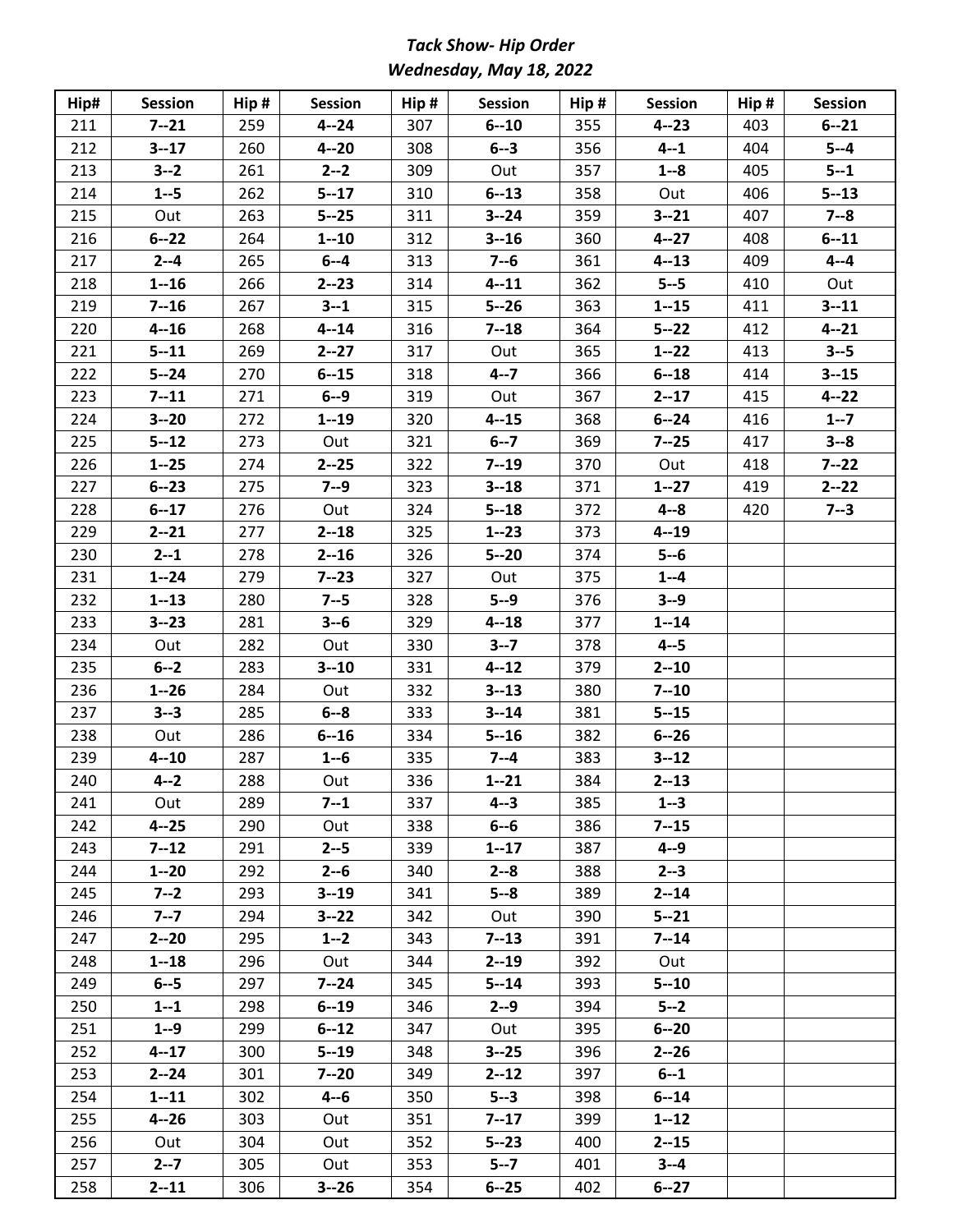# *Tack Show- Hip Order Thursday, May 19, 2022*

| Hip# | <b>Session</b> | Hip # | <b>Session</b> | $\mathsf{Hip}\,\sharp$ | Session  | Hip# | Session  | Hip # | <b>Session</b> |
|------|----------------|-------|----------------|------------------------|----------|------|----------|-------|----------------|
| 421  | $7 - 26$       | 469   | $5 - 23$       | 517                    | $2 - 27$ | 565  | $2 - 5$  | 613   | $6 - 26$       |
| 422  | $7 - 20$       | 470   | $2 - 16$       | 518                    | $6 - 20$ | 566  | $7 - 7$  | 614   | $7 - 11$       |
| 423  | $6 - 22$       | 471   | Out            | 519                    | $5 - 9$  | 567  | $1 - 27$ | 615   | $6 - 3$        |
| 424  | $5 - 13$       | 472   | $6 - 15$       | 520                    | $7 - 2$  | 568  | $3 - 18$ | 616   | $3 - 7$        |
| 425  | $7 - 3$        | 473   | $4 - 10$       | 521                    | $5 - -4$ | 569  | Out      | 617   | $3 - 28$       |
| 426  | $3 - 11$       | 474   | $2 - 12$       | 522                    | $3 - 27$ | 570  | $3 - 8$  | 618   | $5 - 25$       |
| 427  | $6 - 25$       | 475   | $4 - 3$        | 523                    | $1 - 2$  | 571  | $4 - 19$ | 619   | Out            |
| 428  | $4 - 29$       | 476   | $4 - 1$        | 524                    | $1 - 8$  | 572  | Out      | 620   | $7 - 18$       |
| 429  | $4 - 2$        | 477   | $2 - 8$        | 525                    | $4 - 20$ | 573  | $3 - 12$ | 621   | $4 - 5$        |
| 430  | $4 - 27$       | 478   | $7 - 9$        | 526                    | Out      | 574  | $7 - 21$ | 622   | $6 - 16$       |
| 431  | $1 - 15$       | 479   | $3 - 21$       | 527                    | $2 - 13$ | 575  | $5 - 22$ | 623   | $4 - 17$       |
| 432  | $1 - 12$       | 480   | $5 - 3$        | 528                    | $2 - 19$ | 576  | $4 - 23$ | 624   | $3 - 9$        |
| 433  | $6 - 17$       | 481   | $3 - 5$        | 529                    | $5 - 14$ | 577  | $2 - 23$ | 625   | $6 - 29$       |
| 434  | $4 - 26$       | 482   | $5 - 18$       | 530                    | $6 - 28$ | 578  | $2 - 2$  | 626   | $4 - 28$       |
| 435  | $6 - -5$       | 483   | $3 - 13$       | 531                    | $1 - 11$ | 579  | $6 - 10$ | 627   | $7 - 25$       |
| 436  | $3 - 4$        | 484   | $2 - -4$       | 532                    | $3 - 2$  | 580  | $5 - 28$ | 628   | $3 - 15$       |
| 437  | $1 - 19$       | 485   | Out            | 533                    | $3 - 19$ | 581  | $7 - 27$ | 629   | $1 - 10$       |
| 438  | $4 - 24$       | 486   | $6 - 21$       | 534                    | $6 - 18$ | 582  | $6 - 1$  | 630   | $5 - 1$        |
| 439  | $2 - -9$       | 487   | $3 - 3$        | 535                    | $5 - 7$  | 583  | $4 - 15$ | 631   | $5 - 20$       |
| 440  | $1 - 7$        | 488   | $3 - 6$        | 536                    | $6 - 19$ | 584  | $5 - 24$ | 632   | $2 - 24$       |
| 441  | $6 - 27$       | 489   | $5 - 16$       | 537                    | $2 - 10$ | 585  | $6 - 7$  | 633   | $2 - 15$       |
| 442  | $4 - 21$       | 490   | $3 - 17$       | 538                    | $1 - 13$ | 586  | $6 - 23$ | 634   | $6 - 2$        |
| 443  | $4 - 12$       | 491   | $6 - -4$       | 539                    | $7 - 8$  | 587  | $1 - 25$ | 635   | $7 - 5$        |
| 444  | $5 - 17$       | 492   | $2 - 7$        | 540                    | $3 - 26$ | 588  | Out      | 636   | Out            |
| 445  | $3 - 14$       | 493   | $5 - 5$        | 541                    | $4 - 11$ | 589  | $2 - 22$ |       |                |
| 446  | $3 - 1$        | 494   | $7 - 19$       | 542                    | $2 - 11$ | 590  | $3 - 24$ |       |                |
| 447  | Out            | 495   | $1 - 18$       | 543                    | $1 - 17$ | 591  | $2 - 26$ |       |                |
| 448  | $5 - 6$        | 496   | $5 - 2$        | 544                    | Out      | 592  | $2 - 20$ |       |                |
| 449  | $4 - 4$        | 497   | $2 - 18$       | 545                    | $2 - 25$ | 593  | Out      |       |                |
| 450  | Out            | 498   | $6 - 24$       | 546                    | $1 - 1$  | 594  | $5 - 27$ |       |                |
| 451  | Out            | 499   | $3 - 16$       | 547                    | $2 - 21$ | 595  | $4 - 13$ |       |                |
| 452  | $7 - 6$        | 500   | $7 - 1$        | 548                    | $7 - 4$  | 596  | $7 - 16$ |       |                |
| 453  | $4 - 7$        | 501   | $7 - 14$       | 549                    | $4 - 9$  | 597  | $4 - 6$  |       |                |
| 454  | $1 - 24$       | 502   | $7 - 12$       | 550                    | $4 - 8$  | 598  | $1 - 20$ |       |                |
| 455  | $1 - 22$       | 503   | $1 - 21$       | 551                    | $6 - 6$  | 599  | $6 - 8$  |       |                |
| 456  | $1 - 5$        | 504   | $4 - 14$       | 552                    | $2 - 1$  | 600  | $7 - 10$ |       |                |
| 457  | $3 - 22$       | 505   | $5 - 19$       | 553                    | $2 - 3$  | 601  | $1 - 9$  |       |                |
| 458  | $2 - 6$        | 506   | $2 - 14$       | 554                    | $5 - 10$ | 602  | $1 - 3$  |       |                |
| 459  | $7 - 24$       | 507   | $5 - 15$       | 555                    | $4 - 18$ | 603  | $7 - 17$ |       |                |
| 460  | $5 - 11$       | 508   | Out            | 556                    | $6 - 13$ | 604  | $1 - 26$ |       |                |
| 461  | Out            | 509   | $1 - 14$       | 557                    | $7 - 23$ | 605  | Out      |       |                |
| 462  | $5 - 8$        | 510   | $6 - 12$       | 558                    | Out      | 606  | $5 - 26$ |       |                |
| 463  | $5 - 12$       | 511   | $7 - 13$       | 559                    | $3 - 10$ | 607  | $3 - 23$ |       |                |
| 464  | $2 - 17$       | 512   | $5 - 21$       | 560                    | $2 - 28$ | 608  | $6 - 9$  |       |                |
| 465  | $6 - 14$       | 513   | $1 - 6$        | 561                    | $4 - 16$ | 609  | $4 - 25$ |       |                |
| 466  | Out            | 514   | $7 - 15$       | 562                    | $4 - 22$ | 610  | $3 - 25$ |       |                |
| 467  | Out            | 515   | $1 - 16$       | 563                    | $1 - 4$  | 611  | $1 - 23$ |       |                |
| 468  | Out            | 516   | $6 - 11$       | 564                    | $3 - 20$ | 612  | $7 - 22$ |       |                |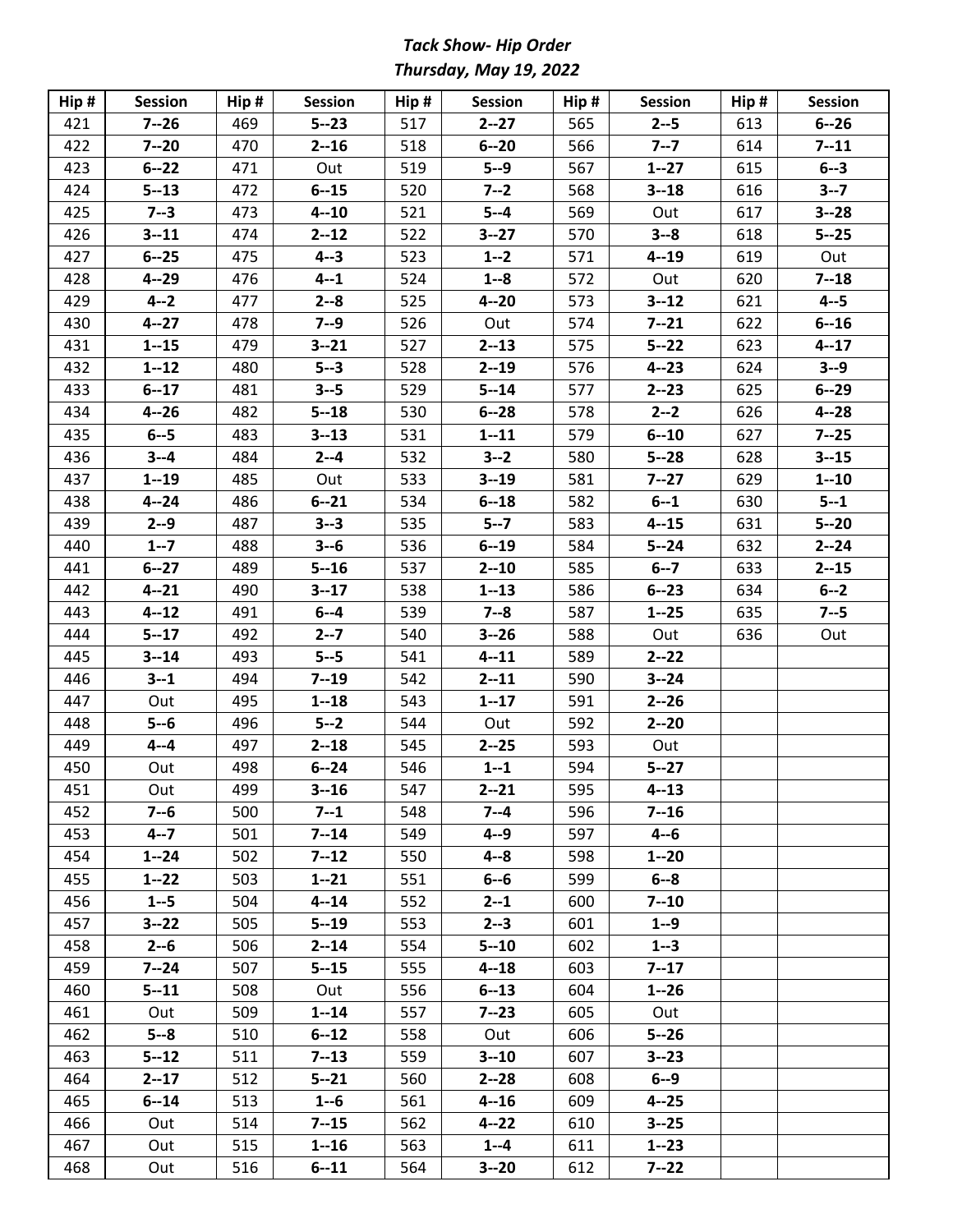### **Tack Show -Session Order Tuesday, May 17, 2022**

| <b>Session-Order</b> | Hip# | <b>Session-Order</b> | Hip# | Session-Order | Hip#           | <b>Session-Order</b> | Hip #           |
|----------------------|------|----------------------|------|---------------|----------------|----------------------|-----------------|
| $1 - 1$              | 201  | $2 - 24$             | 72   | $4 - 19$      | 155            | $6 - 16$             | 56              |
| $1 - 2$              | 8    | $2 - 25$             | 27   | $4 - 20$      | 139            | $6 - 17$             | 149             |
| $1 - 3$              | 160  | $2 - 26$             | 64   | $4 - 21$      | 174            | $6 - 18$             | 84              |
| $1 - 4$              | 133  | $2 - 27$             | 87   | $4 - 22$      | $\mathbf{1}$   | $6 - 19$             | 105             |
| $1 - 5$              | 70   | $3 - 1$              | 137  | $4 - 23$      | 185            | $6 - 20$             | 118             |
| $1 - 6$              | 14   | $3 - 2$              | 179  | $4 - 24$      | 59             | $6 - 21$             | 195             |
| $1 - 7$              | 11   | $3 - 3$              | 18   | $4 - 25$      | 142            | $6 - 22$             | 110             |
| $1 - 8$              | 163  | $3 - 4$              | 97   | $4 - 26$      | 50             | $6 - 23$             | 175             |
| $1 - 9$              | 188  | $3 - 5$              | 187  | $5 - 1$       | 79             | $6 - 24$             | 86              |
| $1 - 10$             | 143  | $3 - 6$              | 89   | $5 - 2$       | 169            | $6 - 25$             | 103             |
| $1 - 11$             | 140  | $3 - 7$              | 32   | $5 - 3$       | 104            | $6 - 26$             | 38              |
| $1 - 12$             | 15   | $3 - 8$              | 132  | $5 - 4$       | 196            | $6 - 27$             | 33              |
| $1 - 13$             | 145  | $3 - 9$              | 67   | $5 - 5$       | 106            | $7 - 1$              | 176             |
| $1 - 14$             | 43   | $3 - 10$             | 184  | $5 - 6$       | 9              | $7 - 2$              | 31              |
| $1 - 15$             | 44   | $3 - 11$             | 46   | $5 - 7$       | 157            | $7 - 3$              | 10              |
| $1 - 16$             | 189  | $3 - 12$             | 47   | $5 - 8$       | 45             | $7 - 4$              | 182             |
| $1 - 17$             | 80   | $3 - 13$             | 75   | $5 - 9$       | $\overline{2}$ | $7 - 5$              | 3               |
| $1 - 18$             | 82   | $3 - 14$             | 94   | $5 - 10$      | 48             | $7 - 6$              | 74              |
| $1 - 19$             | 181  | $3 - 15$             | 19   | $5 - 11$      | 13             | $7 - 7$              | 159             |
| $1 - 20$             | 49   | $3 - 16$             | 168  | $5 - 12$      | 151            | $7 - 8$              | 51              |
| $1 - 21$             | 165  | $3 - 17$             | 190  | $5 - 13$      | 123            | $7 - 9$              | 166             |
| $1 - 22$             | 111  | $3 - 18$             | 192  | $5 - 14$      | 20             | $7 - 10$             | 24              |
| $1 - 23$             | 136  | $3 - 19$             | 138  | $5 - 15$      | 39             | $7 - 11$             | 178             |
| $1 - 24$             | 60   | $3 - 20$             | 96   | $5 - 16$      | 36             | $7 - 12$             | 194             |
| $1 - 25$             | 52   | $3 - 21$             | 199  | $5 - 17$      | 117            | $7 - 13$             | 162             |
| $2 - 1$              | 202  | $3 - 22$             | 204  | $5 - 18$      | 205            | $7 - 14$             | 208             |
| $2 - 2$              | 42   | $3 - 23$             | 78   | $5 - 19$      | 210            | $7 - 15$             | 177             |
| $2 - 3$              | 37   | $3 - 24$             | 173  | $5 - 20$      | 95             | $7 - 16$             | 102             |
| $2 - 4$              | 209  | $3 - 25$             | 88   | $5 - 21$      | 119            | $7 - 17$             | 21              |
| $2 - 5$              | 28   | $3 - 26$             | 107  | $5 - 22$      | 114            | $7 - 18$             | 16              |
| $2 - 6$              | 148  | $4 - 1$              | 167  | $5 - 23$      | 41             | $7 - 19$             | 198             |
| $2 - 7$              | 25   | $4 - 2$              | 172  | $5 - 24$      | 127            | $7 - 20$             | 83              |
| $2 - 8$              | 68   | $4 - 3$              | 76   | $5 - 25$      | 77             | $7 - 21$             | 113             |
| $2 - 9$              | 191  | $4 - 4$              | 93   | $6 - 1$       | 135            | $7 - 22$             | 98              |
| $2 - 10$             | 150  | $4 - 5$              | 30   | $6 - 2$       | 170            | $7 - 23$             | $7\overline{ }$ |
| $2 - 11$             | 99   | $4 - 6$              | 153  | $6 - 3$       | 171            |                      |                 |
| $2 - 12$             | 12   | $4 - 7$              | 58   | $6 - 4$       | 109            |                      |                 |
| $2 - 13$             | 63   | $4 - 8$              | 65   | $6 - -5$      | 130            |                      |                 |
| $2 - 14$             | 26   | $4 - 9$              | 35   | $6 - 6$       | 152            |                      |                 |
| $2 - 15$             | 92   | $4 - 10$             | 146  | $6 - 7$       | 73             |                      |                 |
| $2 - 16$             | 203  | $4 - 11$             | 81   | $6 - 8$       | 128            |                      |                 |
| $2 - 17$             | 53   | $4 - 12$             | 91   | $6 - -9$      | 197            |                      |                 |
| $2 - 18$             | 29   | $4 - 13$             | 134  | $6 - 10$      | 90             |                      |                 |
| $2 - 19$             | 54   | $4 - 14$             | 193  | $6 - 11$      | 100            |                      |                 |
| $2 - 20$             | 108  | $4 - 15$             | 116  | $6 - 12$      | 71             |                      |                 |
| $2 - 21$             | 129  | $4 - 16$             | 101  | $6 - 13$      | 164            |                      |                 |
| $2 - 22$             | 120  | $4 - 17$             | 85   | $6 - 14$      | 57             |                      |                 |
| $2 - 23$             | 112  | $4 - 18$             | 161  | $6 - 15$      | 206            |                      |                 |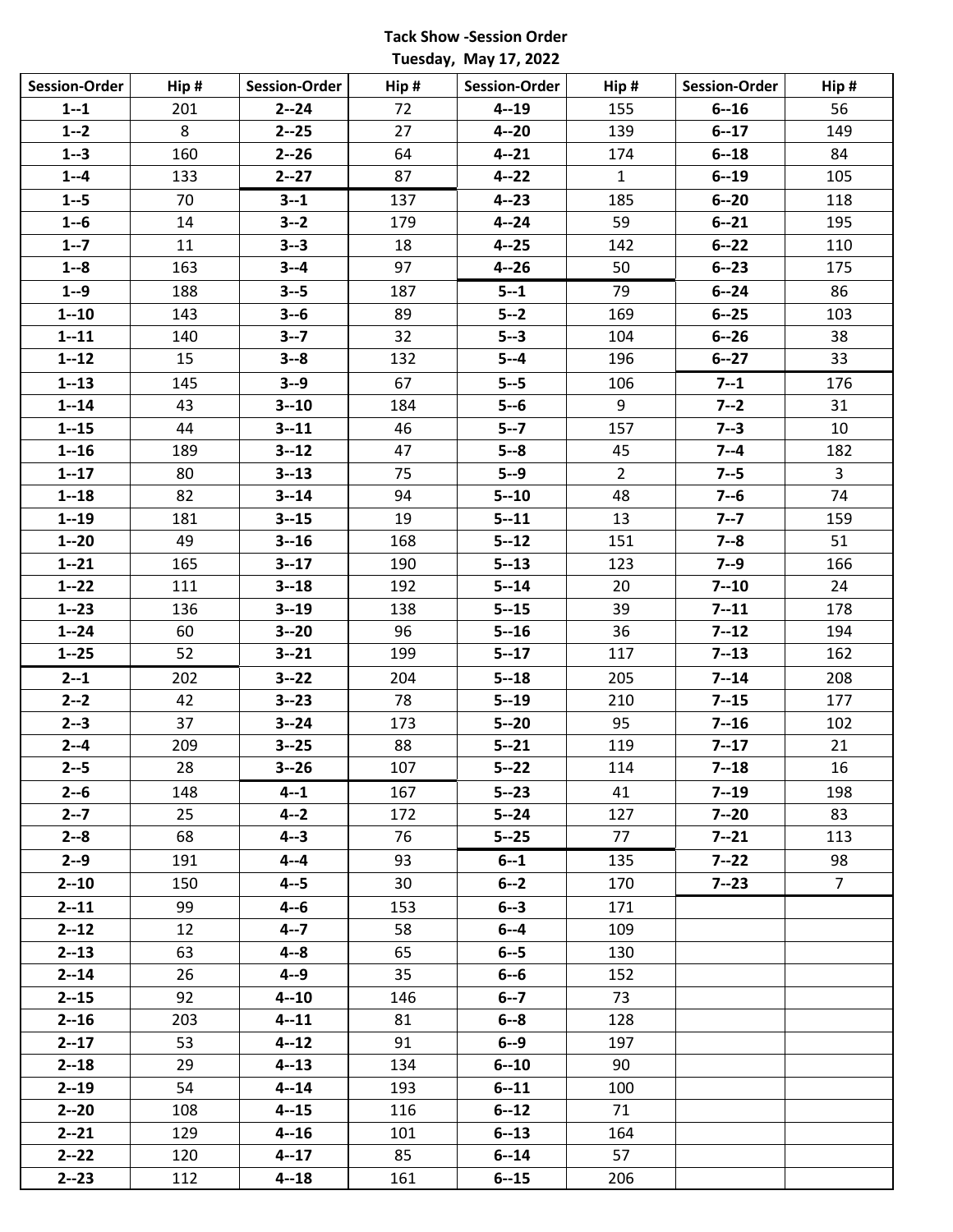## **Tack Show -Session Report Wednesday, May 18, 2022**

| <b>Session-Order</b> | Hip# | <b>Session-Order</b> | Hip # | <b>Session-Order</b> | Hip # | <b>Session-Order</b> | Hip# |
|----------------------|------|----------------------|-------|----------------------|-------|----------------------|------|
| $1 - 1$              | 250  | $2 - 22$             | 419   | $4 - 17$             | 252   | $6 - 12$             | 299  |
| $1 - 2$              | 295  | $2 - 23$             | 266   | $4 - 18$             | 329   | $6 - 13$             | 310  |
| $1 - 3$              | 385  | $2 - 24$             | 253   | $4 - 19$             | 373   | $6 - 14$             | 398  |
| $1 - 4$              | 375  | $2 - 25$             | 274   | $4 - 20$             | 260   | $6 - 15$             | 270  |
| $1 - 5$              | 214  | $2 - 26$             | 396   | $4 - 21$             | 412   | $6 - 16$             | 286  |
| $1 - 6$              | 287  | $2 - 27$             | 269   | $4 - 22$             | 415   | $6 - 17$             | 228  |
| $1 - 7$              | 416  | $3 - 1$              | 267   | $4 - 23$             | 355   | $6 - 18$             | 366  |
| $1 - 8$              | 357  | $3 - 2$              | 213   | $4 - 24$             | 259   | $6 - 19$             | 298  |
| $1 - 9$              | 251  | $3 - 3$              | 237   | $4 - 25$             | 242   | $6 - 20$             | 395  |
| $1 - 10$             | 264  | $3 - 4$              | 401   | $4 - 26$             | 255   | $6 - 21$             | 403  |
| $1 - 11$             | 254  | $3 - 5$              | 413   | $4 - 27$             | 360   | $6 - 22$             | 216  |
| $1 - 12$             | 399  | $3 - 6$              | 281   | $5 - 1$              | 405   | $6 - 23$             | 227  |
| $1 - 13$             | 232  | $3 - 7$              | 330   | $5 - 2$              | 394   | $6 - 24$             | 368  |
| $1 - 14$             | 377  | $3 - 8$              | 417   | $5 - 3$              | 350   | $6 - 25$             | 354  |
| $1 - 15$             | 363  | $3 - 9$              | 376   | $5 - -4$             | 404   | $6 - 26$             | 382  |
| $1 - 16$             | 218  | $3 - 10$             | 283   | $5 - 5$              | 362   | $6 - 27$             | 402  |
| $1 - 17$             | 339  | $3 - 11$             | 411   | $5 - 6$              | 374   | $7 - 1$              | 289  |
| $1 - 18$             | 248  | $3 - 12$             | 383   | $5 - 7$              | 353   | $7 - 2$              | 245  |
| $1 - 19$             | 272  | $3 - 13$             | 332   | $5 - 8$              | 341   | $7 - 3$              | 420  |
| $1 - 20$             | 244  | $3 - 14$             | 333   | $5 - 9$              | 328   | $7 - 4$              | 335  |
| $1 - 21$             | 336  | $3 - 15$             | 414   | $5 - 10$             | 393   | $7 - 5$              | 280  |
| $1 - 22$             | 365  | $3 - 16$             | 312   | $5 - 11$             | 221   | $7 - 6$              | 313  |
| $1 - 23$             | 325  | $3 - 17$             | 212   | $5 - 12$             | 225   | $7 - 7$              | 246  |
| $1 - 24$             | 231  | $3 - 18$             | 323   | $5 - 13$             | 406   | $7 - 8$              | 407  |
| $1 - 25$             | 226  | $3 - 19$             | 293   | $5 - 14$             | 345   | $7 - 9$              | 275  |
| $1 - 26$             | 236  | $3 - 20$             | 224   | $5 - 15$             | 381   | $7 - 10$             | 380  |
| $1 - 27$             | 371  | $3 - 21$             | 359   | $5 - 16$             | 334   | $7 - 11$             | 223  |
| $2 - 1$              | 230  | $3 - 22$             | 294   | $5 - 17$             | 262   | $7 - 12$             | 243  |
| $2 - 2$              | 261  | $3 - 23$             | 233   | $5 - 18$             | 324   | $7 - 13$             | 343  |
| $2 - 3$              | 388  | $3 - 24$             | 311   | $5 - 19$             | 300   | $7 - 14$             | 391  |
| $2 - 4$              | 217  | $3 - 25$             | 348   | $5 - 20$             | 326   | $7 - 15$             | 386  |
| $2 - 5$              | 291  | $3 - 26$             | 306   | $5 - 21$             | 390   | $7 - 16$             | 219  |
| $2 - 6$              | 292  | $4 - 1$              | 356   | $5 - 22$             | 364   | $7 - 17$             | 351  |
| $2 - 7$              | 257  | $4 - 2$              | 240   | $5 - 23$             | 352   | $7 - 18$             | 316  |
| $2 - 8$              | 340  | $4 - 3$              | 337   | $5 - 24$             | 222   | $7 - 19$             | 322  |
| $2 - 9$              | 346  | $4 - 4$              | 409   | $5 - 25$             | 263   | $7 - 20$             | 301  |
| $2 - 10$             | 379  | $4 - 5$              | 378   | $5 - 26$             | 315   | $7 - 21$             | 211  |
| $2 - 11$             | 258  | $4 - 6$              | 302   | $6 - 1$              | 397   | $7 - 22$             | 418  |
| $2 - 12$             | 349  | $4 - 7$              | 318   | $6 - 2$              | 235   | $7 - 23$             | 279  |
| $2 - 13$             | 384  | $4 - 8$              | 372   | $6 - 3$              | 308   | $7 - 24$             | 297  |
| $2 - 14$             | 389  | $4 - 9$              | 387   | $6 - 4$              | 265   | $7 - 25$             | 369  |
| $2 - 15$             | 400  | $4 - 10$             | 239   | $6 - -5$             | 249   |                      |      |
| $2 - 16$             | 278  | $4 - 11$             | 314   | $6 - 6$              | 338   |                      |      |
| $2 - 17$             | 367  | $4 - 12$             | 331   | $6 - 7$              | 321   |                      |      |
| $2 - 18$             | 277  | $4 - 13$             | 361   | $6 - 8$              | 285   |                      |      |
| $2 - 19$             | 344  | $4 - 14$             | 268   | $6 - -9$             | 271   |                      |      |
| $2 - 20$             | 247  | $4 - 15$             | 320   | $6 - 10$             | 307   |                      |      |
| $2 - 21$             | 229  | $4 - 16$             | 220   | $6 - 11$             | 408   |                      |      |